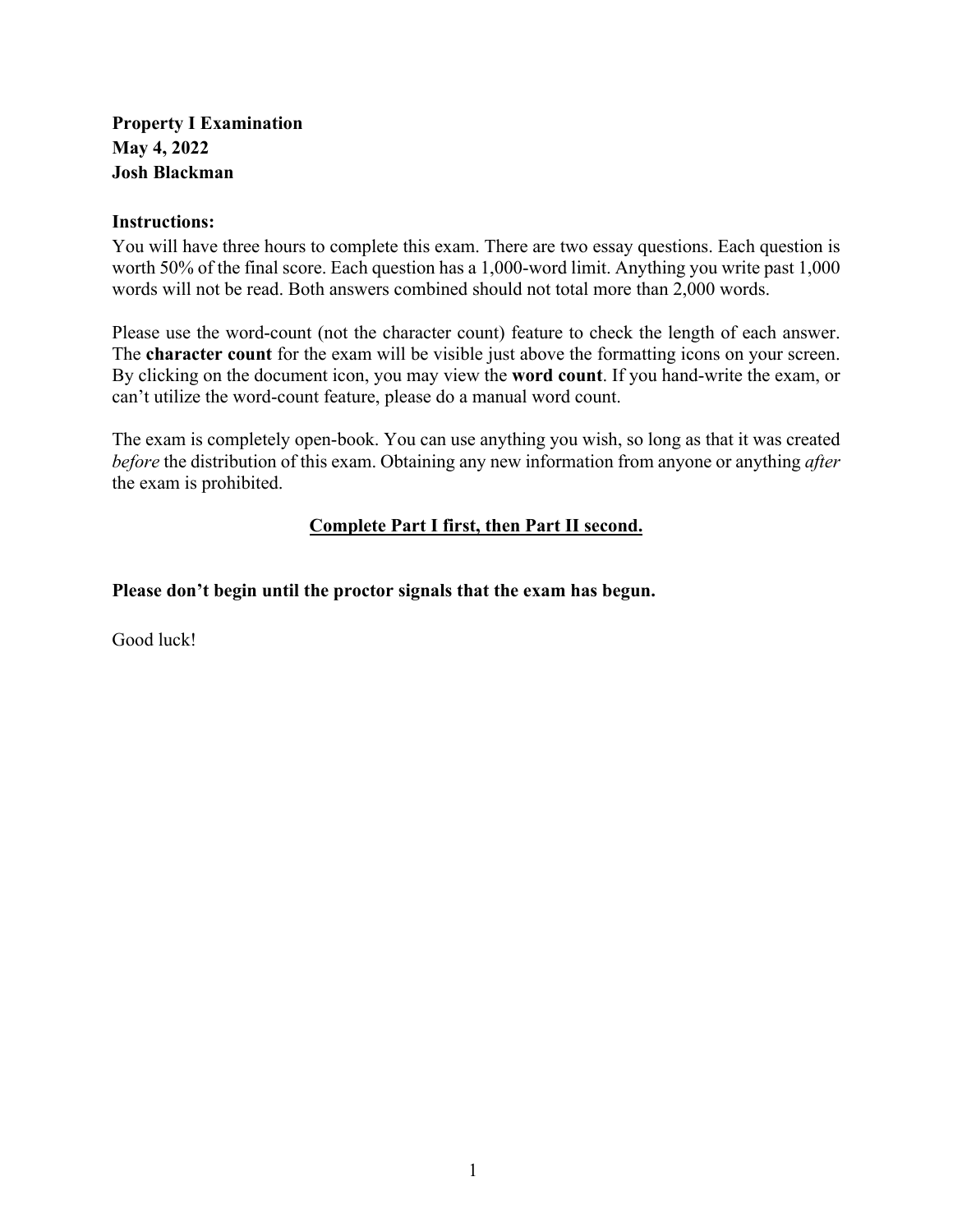## **Part I (50%)**

**Instructions**: In the Kingdom of Encanto, all the people are fantastical and magical. Encanto follows all common law property rules and community marital property rules. The Kingdom of Colombia borders Encanto. Colombia follows all modern property rules and modern common law martial property rules.

### **Question #1**

Abuela and Pedro are engaged to get married. They live in Colombia. Before the couple had even met, Pedro owned a candle, which he kept in his private storage unit. Pedro and Abuela purchase Blackacre on an installment contract. The total amount of the contract is \$10,000. Pedro and Abuela would make five payments of \$1,000 prior to the wedding, split evenly from their separate bank accounts; and after the wedding, the couple would make five payments of \$1,000. Before the wedding, Pedro and Abuela title Blackacre as a tenancy in common. Following the wedding, they make the five remaining payments from their joint bank account. After Abuela and Pedro make the final payment, the couple has triplets. At that point, Pedro wrote a will, in which he designated his three children as his sole heirs. Suddenly, Abuela, Pedro, and their children were forced to escape from Colombia. Pedro can only bring one belonging: his candle. On the road to Encanto, Pedro is fatally attacked. With his last breath, Pedro holds up his candle, and tells Abuela, "for you." Then, Pedro dies. Abuela grabs the candle, and escapes with her children to Encanto. Soon, Abuela finds Pedro's will, which she files in the Encanto Probate Court. The only assets in Pedro's estate were the candle and Blackacre.

1. How should the Encanto Probate Court distribute the assets in Pedro's estate?

# **Question #2**

On appeal, a sharply-divided decision from the Supreme Court of Encanto awards the candle to Abuela. (This ruling should not affect your answer to Question #1.) After Abuela receives the candle, a miracle happens: the candle spontaneously lights on fire. This fire is magical; it continuously burns, but the wax never melts. Abuela learns that Pedro's spirit keeps the candle burning. Soon, the miracle flame grants magical gifts to her three children. The candle gives the oldest child, Bruno, the power to predict the future. Abuela is furious that Pedro's spirit granted gifts to the children, but not to her. Abuela files suit to quiet title on the flame, and Bruno's magical gift.

2. How should the Encanto Trial Court resolve this dispute?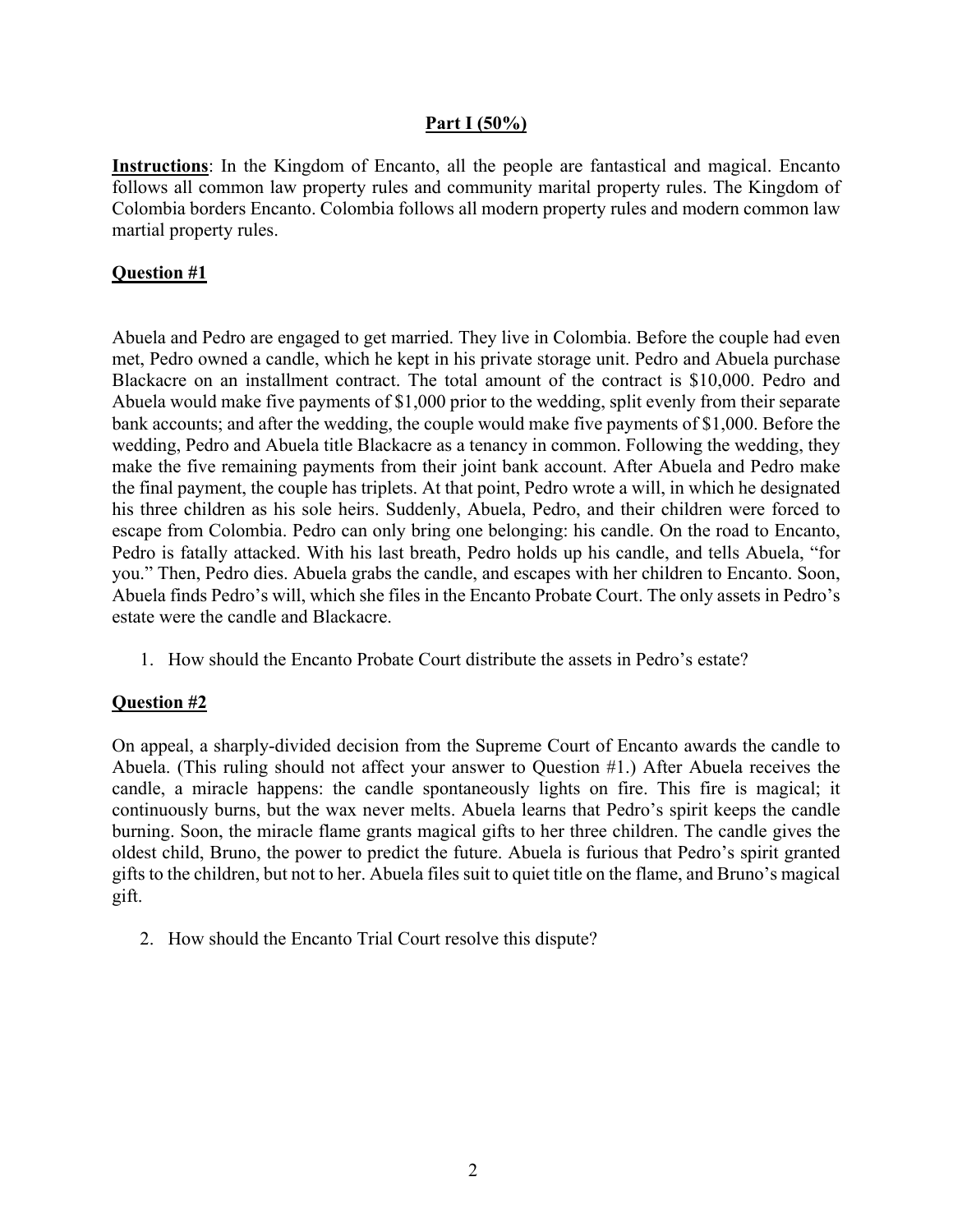# **Question #3**

In Encanto, Abuela purchases Whiteacre in fee simple, and builds a magical house known as the Casita.

Abuela and Bruno sign the following leasehold:

From Abuela to Bruno, a leasehold for Bruno's room in Casita, to continue during quiet enjoyment, for the amount of \$100 per month, until Abuela provides thirty days of notice to terminate. Bruno cannot assign or sublease his room under any circumstances.

Soon, Bruno's room becomes infested by rats. There are so many rats running around that Bruno cannot even sleep in his bed. Bruno pays an exterminator \$100 to remove the rats. Bruno then withholds one month rent. Abuela sues Bruno in the Encanto Trial Court to recover \$100 of unpaid rent. Bruno counter-claims that lease should be rescinded.

3. Discuss how the Encanto Trial Court should resolve this dispute.

#### **Question #4**

After the Encanto Trial Court resolves the status of the lease, Bruno befriends the rats, and they become roommates. Bruno moves back into his room. One day, Bruno has a prophecy. He predicts that in the future the Casita will fall apart. And with that prediction, Bruno created out of thin air a glass tile that depicted the Casita falling apart. Bruno did not want to share his prediction with anyone. His room on Whiteacre had a hole in the wall. Bruno placed the tile in that hole. Then, Bruno disappeared. Over time, dirt and cobwebs covered the hole, so that the tile was no longer visible. Many years later, cracks begin to form in the Casita, and the title became visible. Mirabel— Abuela's granddaughter—found the tile. Mirabel asks if Bruno left that tile in the wall. Abuela replies, "We don't talk about Bruno." Abuela grabs the tile from Mirabel. Mirabel sues Abuela in the Encanto Trial Court to quiet title on the tile.

4. How should the Encanto Trial Court resolve this dispute?

#### **Question #5**

In a common law marital property jurisdiction, if a person dies intestate, the laws of intestacy ensure that his spouse and his children receive an interest in the decedent's estate. If the decedent wrote a will, which did not leave any assets to his family, his surviving spouse can request a modern elective share, but his surviving children cannot request an elective share. Why should the laws of intestacy protect surviving children, but the laws of the modern elective share do not protect surviving children?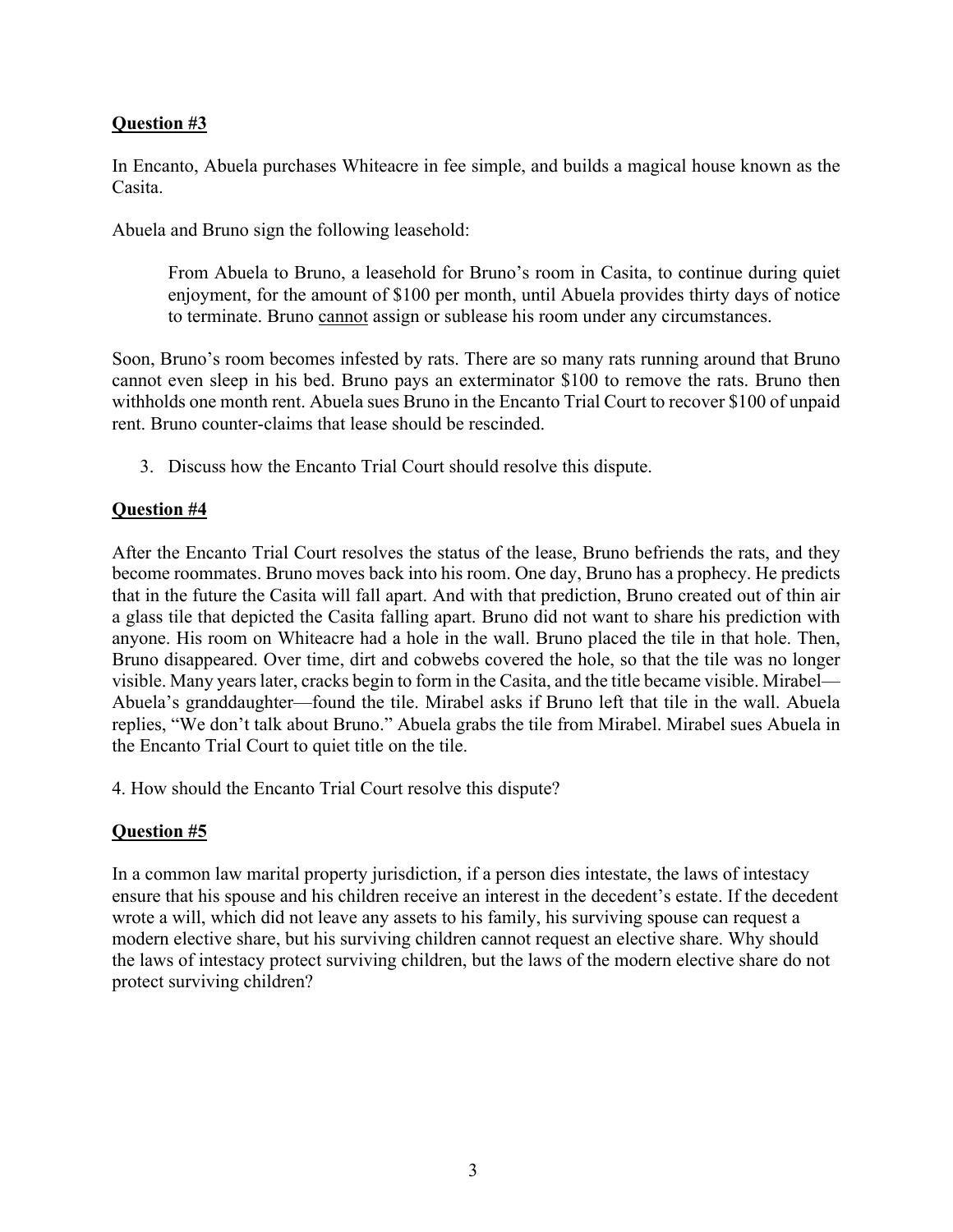## **Part II (50%)**

**Instructions**: All of the instructions from Part I continue into Part II. Encanto and Colombia follow all natural and common law principles for acquiring fugitive resources. Encanto follows the American rule for water rights. Colombia follows the Western rule for water rights.

--

# **Question #1**

Pepa and Felix are married and reside in Colombia. They have three children, from oldest to youngest: Dolores, Camilo, and Tony. Abuela purchases Blueacre, which is located in Colombia. Abuela then makes the following conveyance:

Blueacre from Abuela to Pepa and Felix as tenants by the entirety, then to Pepa and Felix's youngest child, but if Pepa and Felix are no longer married, to Mirabel so long as she does not talk about Bruno, and in the event that she talks about Bruno, to Abuela for her life.

1. What are the present and future interests in Blueacre for Pepa, Felix, Pepa and Felix's youngest child, Mirabel, and Abuela?

## **Question #2**

Julieta and Gus are married and reside in Encanto. They have three children, from oldest to youngest: Luisa, Isabela, and Mirabel. Abuela purchases Redacre, which is located in Colombia. Abuela then makes the following conveyance:

Redacre from Abuela to Julieta and Gus for their joint lives, then to Abuela and her heirs, but if Mirabel receives a gift from the Casita, to Julieta and Gus's middle child.

2. What are the present and future interests in Redacre for Abuela, Julieta, Gus, and Julieta and Gus's middle child?

#### **Question #3**

Abuela purchases Greenacre in fee simple. Greenacre is located in Colombia. Three conveyances are made.

**Conveyance #1:** Greenacre from Abuela to Dolores, Luisa, and Isabela as tenants in common.

Isabela becomes engaged to be married with Mariano, and executes the following conveyance:

**Conveyance #2**: Greenacre from Isabela to Isabela and Mariano as joint tenants.